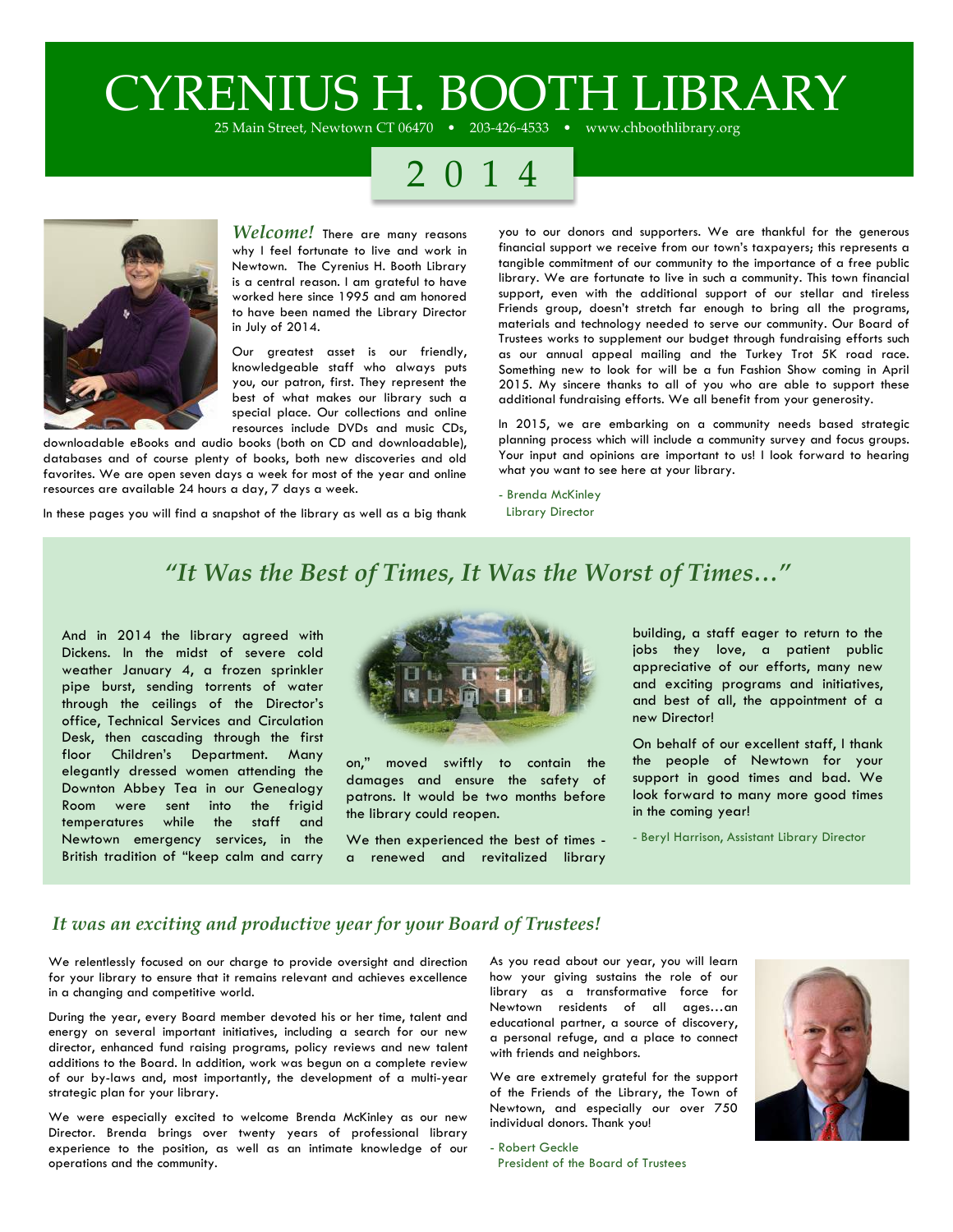### *Library Staff*



#### *Andy Forsyth, Head of Reference*

On the third floor, we provide access to information in all its forms and we serve our patrons in many ways – in person, by phone, and email. We now offer hands-on computer instruction, we've enhanced and

expanded our collections, and we're developing new partnerships with local organizations to better serve all of the Newtown community.

#### *Julie Hunter, Circulation Supervisor*

The Circulation Department works to provide a positive experience for patrons who come to borrow library materials. We work hard to stay current on the latest and most interesting books so

as to provide the best Reader's Advisory possible. Every day we look forward to seeing our patrons and developing lasting relationships.



#### *Kate Sheehan, Systems and Technical Services Librarian*

Libraries stand at the intersection of culture and community and we're excited to be a part of a library rich in both. The Tech Services department is looking forward to continuing to improve

library technology for this very tech-savvy town and to growing an already rich collection of literature for Newtown.



### *Alana Bennison,*

It's never too early to life to the joy of books and reading. The brimming with a wide variety of titles in print, formats. Our staff is

happy to help you find that perfect book to match every child's interests and reading ability. We also offer fun educational programs beginning with Mother Goose for infants and toddlers, story times for pre-school age children, plus hands-on science, art, music and technology workshops for all ages.

#### *Kim Weber, Young Adult Librarian*

In the YA Department you'll find a great book collection, internet computers, lots of board games, plus comfy chairs perfect for studying or hanging out with friends. Our Young Adult Council (YAC)



meets twice a month to help plan programs, make book recommendations, create displays and work on special projects. In addition to multiple creative writing classes, an annual Battle of the Books competition, numerous craft classes and fandom parties we are excited to offer teens an introduction to new technologies through chbMakers, Arduino, coding classes and hands-on workshops. Stop by the YA Department next time you're at the library to see the 3D printer in action and to meet some of our wonderful teens.



## *Children's Librarian*

introduce the child in your Children's Department is audio, online and ebook

#### *Lucy Handley, Adult Programming*

We're looking forward to new programs: Bee Keeping, Impressionism, Drumming Away the Blues, Yoga and Journaling, Crafts, and the erudite lectures of Yale's Dr. Mark Schenker are only some

of free programs open to the community. There will be monthly art and photography shows. In the spring of 2015 we'll be bringing back "Newtown Reads," a town-wide event where everyone is encouraged to read the same book and participate in the accompanying programs.

#### *Beryl Harrison, Assistant Director*

The library is a tribute to the many people – staff, Board of Trustees, Friends of the Library, Curator and patrons – who work tirelessly to keep the building and our wonderful



collections in peak condition. Come see our displays, artwork and antiques. Have coffee or tea in the Friends' Café then browse through our large collection of DVDs, CDs, and books. Use our computer workstations or bring your laptop to a cozy corner. We invite you to enjoy your library!

#### **Board of Trustees:**

Robert Geckle, *President* Michelle Rosenthal, *Vice President* Bill McCarthy, *Treasurer* Carolyn Signorelli, *Secretary* Geri Carley Tom D'Agostino Laura Goldstein Colleen Honan Raymond Irrera Walter Motyka Joan Petersen Mark Principi Anne Rothstein Julia Starkweather Michael J. Talluto William Lavery, *Emeritus* Mary Thomas, *Emeritus*

Frances Ashbolt, Janice Bernard, Lisa Cohane, Judy Craven, Valorie Delp, Margaret Larsen, Kathy Liscinsky, Pat Martin, Anne Mastroianni, Mimi Morin, Randi Rote, Meg Savarese, Ralph Scogno, Joann Smith, Darlene Spencer, Marie Walker, Candice Woods, Karen Zatulskis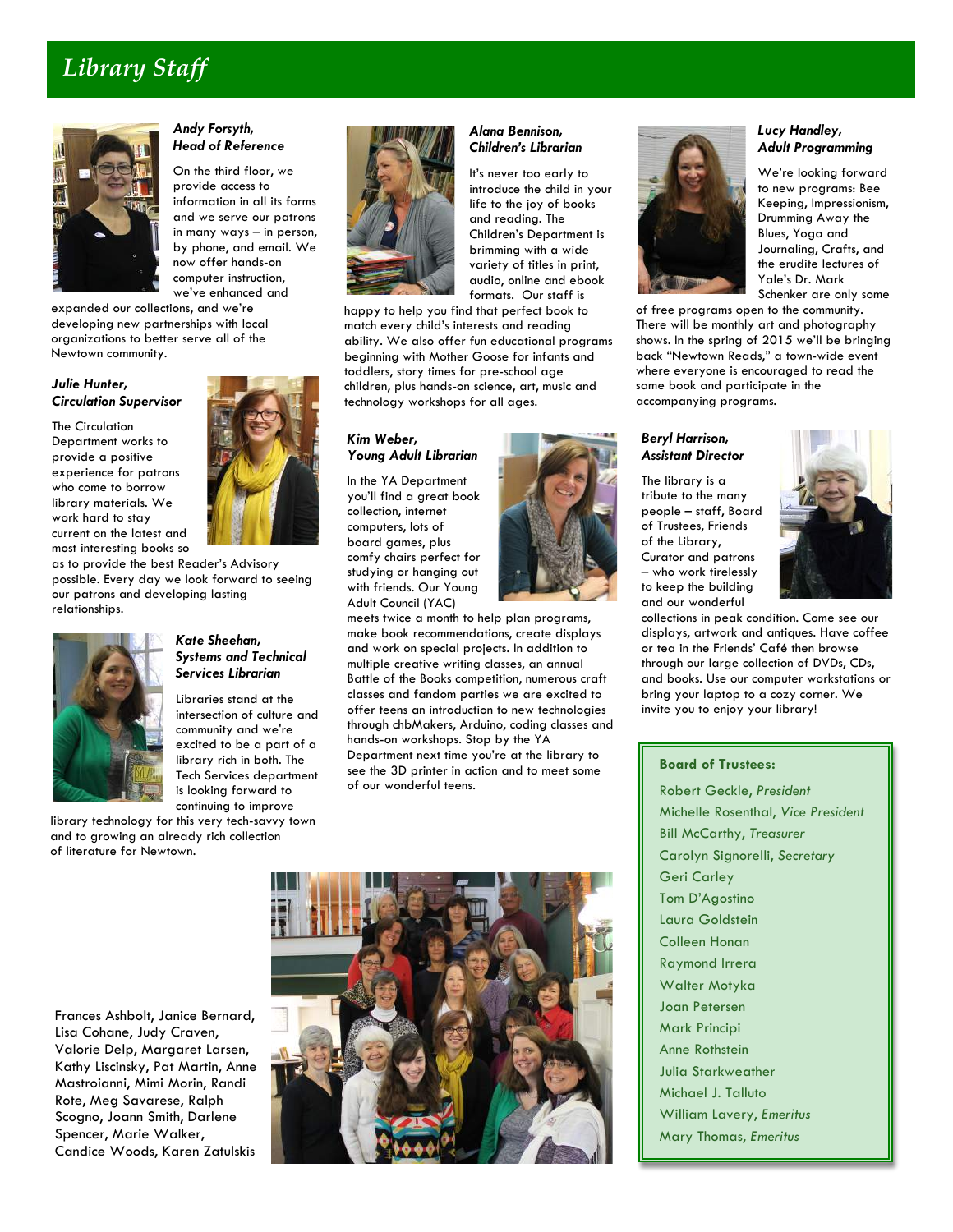### *Library Services*

#### *Programs and Events*

- Author talks
- Book discussion groups
- Craft workshops
- Art appreciation talks<br>• Writing aroups
- Writing groups
- Music programs
- Poetry readings
- Theater and play events

#### Plus!

- Art exhibits
- Cabaret Night<br>• Chess
- Chess
- Edible Book Contest
- Lectures with Dr. Mark Schenker<br>• Scrabble
- Scrabble<br>• Summor P
- Summer Reading for kids, teens & adults
- Downton Abbey Tea

The C.H. Booth Library also offers:

- **chbMAKERS** a creative, collaborative space with 3-D printing and much more...
- Books on Wheels service to the homebound
- Large Print materials
- Movies and music to take home

#### *Children's Department*

- Traditional story times for ages three to five
- Mother Goose programs for ages birth to three
- Sensory story time
- Art, music, and science workshops for ages five to nine
- Summer reading program for ages four to eleven
- 1,000 Books Before Kindergarten

#### **Juvenile Print and Electronic Materials**

- More than 40,000 books for all ages and interests
- eBooks, audio books, music CDs, and DVDs
- Muzzy Language learning online
	- World Book Web
- Tumblebooks
- TrueFlix

#### **Museum Passes**

Check out a museum pass with a valid library card and enjoy free or reduced admission to the Beardsley Zoo, Mystic Aquarium, the Children's Museum and more local nature, art, and science museums.

#### *Young Adult Department*

Serving Grades Six - High School with Fiction, Nonfiction, Biographies, Graphic Novels, Periodicals, Audiobooks, Listening Station, plus four Internet Computers

#### **Programming**

- Creative Writing workshops
- Battle of the Books Trivia Competition
- Minecraft Club
- Crafts and STEM Workshops
- Literature inspired parties and events!
- Game Nights and volunteer opportunities **Young Adult Council**
	- Newtown students in grades six and up
	- Talk about books we've read
	- Plan library programs
	- Create library displays

#### *Reference & Information Services*

Computers for public use, scanner, fax, wired and wireless printing

eBooks and downloadable audiobooks

Hands-on, drop-in tech classes

Virtual Small Business Development Center

- **Online Resources:** Free access from home through **chboothlibrary.org**
	- **AtoZ Databases** business information
	- **Consumer Reports Online**
	- **Learning Express** practice tests and computer skills tutorials
	- **Transparent Language Online** learn any of 100 languages
	- **Valueline Investment Survey**
	- **Universal Class** hundreds of online classes in a range of subjects

#### **Special Collections**

- Antiques and Collectibles
- Art<br>•  $\overline{C}$
- **Genealogy**
- Newtown Authors and Illustrators
- Autism Resource Center

### *You Value the C.H. Booth Library – And We Thank You*

Abondolo, Gloria Adams, Mr. & Mrs. Kenneth M. Adler, Nada F. Aitchison, Marjorie F. Akbas, Okan K. & Soledad Alex, Robert & Virginia Allen, M. C. Almeida, Victor & Isabel Alte, Elizabeth Ammett. Skip & Peggy Ando, Ronald & Carole Aragones, John & Madeline Arfaras, George Armstrong, Thomas & Maureen Armstrong, William & Patricia Arsenault, John F. & Pamela A. Assner, Susan M. Atkinson, Ed & Marilyn Auerbach, Richard & Julia Baade, David & Renee Baker, Richard & Louise Ballard, Rachel Banks, Russell & Karen Barrett, Raymond & Janet Bastos, Julie Battista, Sylvia Bauta, Gretchen & Umberto\*\* Baxter, David & Kimberly Baye, Stephen & Alice Beaudoin, Dr. & Mrs. James Bedichek, Sarah & Greenwood, Jim Belanger, Donald & Adrienne Belanger, Gerard & Nancy Benko, Elaine Benkovich, Andrew Bergeron, Dr. & Mrs. James

Bernstein, Jeffrey & Karla\*\* Bertsche, Dorothy Bialik, Jodi Bistany, Carol Bistnay, Nademie Bixby, Jim & Karen Blanco, Martin & Barbara Bliven, Christina M. BMW of Watertown\* Bobowick, Kenneth Bock, Catherine G. Bodetti, Melanie M. Bodnar, Stephen & Sandi Boff, James & Lisa Boland, Mark & Carol\*\* Bolinsky, Mitch & Luisa Bolmer, Ryan Borst, Mr. & Mrs. Joseph Bossio, Deb Bowen, Nicholas & Wendy Branchini, Laura Brand, Robert R. & Joan L. Brant, Jim & Wendy Bray, Christopher & Erica Bremen, Jean & Edward Brennan, Patrick & Amanda Briggs, Andy & Lori Briggs, Jon Brimmer, Bill & Barbara\* Brock, Christopher J. & Tracy Brooks, Kevin & Eileen Brooks, Michael C. Brown, Arthur & Tiffany Budd, Trista A. Budzinski, Glenn & Colleen Bukovsky, Ales Buonomo, Rosa\*\*

Burke, David Burke, David J. & Elvia S. Burns, Kevin L. & Agnes M. Burns, Thurley Burzynski, LaVerne M. Buxton, Mary Buzas, George Caldwell & Walsh Building Construction, Inc.\* Callahan, Robert M. Campbell, Ruth G. Capeci, Joseph & Tanya Cappelli, Sarah Caraluzzi, Anthony E. & Roberta M. Carley, Geri Carlin, Nancy L. Carlson, Cindy Carmody Family Carmody, James & Nancy Carney, Charles & Nancy Caron, Mr. & Mrs. Ronald J. Cassetta, Michael & Maureen Cavanaugh, Lawrence & Marcia Chatterjee, Sudipta & Grey, Wendy F. Cheh, Keith & Patty Chen, Mr. & Mrs. Felix Cheng, May May Chilson, Lorraine M. Chion, John & Virginia Chocholak, Mike & Lauren Choi, Lois Chriatti, Chris L. & Kristin A. Christensen, Jon E. & Lydia T. Chrusciel, Mr. & Mrs. Gerald

Chung, Susan Cianci, Stella Cimmino, John A. & Mae H. Cirone, Anthony & Jeanette Clark, Dr. & Mrs. Robert Clark, Michael & Elizabeth Clarkson, Richard & Carole Coakley, Daniel P. & Shirley A. Coates, John Coburn, Richard T. Cochran, John A. Cole, Jerry & Sheila Colonel, Lori Combs, Barbara J. Comcowich, Andrew & Elizabeth Ann Cominski, Joan Como, Marilyn Compolattaro, Susan Coonan, John H. & Camille G. Coopersmith, Dr. Richard & Dr. Aaron\* Corelli, Patricia Cortese, Nancy E. Cosgrove, Michael & Paula A. Cox, Amy S. Cramer, Mr. & Mrs. A. R. Crevier, Phil & Nancy Crisi, Shirley M. Crosby, Daniel D. & Lori A. Cunningham, Timothy & **Christine** Cuomo, Marie G. Curcuruto, Linda Curran, Bernie & Mary Curran, Tim & Ellen D'Agostino, Noelle & Rafe D'Agostino, Tom

Dahlstrom, Mr. & Mrs. **Edmund** D'Alessandro, Dr. & Mrs. A. J. Dalzell, Carl & Cecilia D'Amato, Albert A. & Gerardina Danbury Hospital\* Danneman, Pamela Dapp, John & Claudia Darrin, William A. DaSilva, Attorney Eric\* Davenport, Robert M. Davis, Jonathan & Christina Day, Joan L. Dean, Lilla P. DeAngelis, Chris DeBlasi, Richard G. DeFrance, Dr. John & Jeanne Degen, Bruce & Christine\*\* Deimel, Howard J. Dejong, Maryellen C. DeLuryea, Robert & Lynda Demchuk, Olaa Demont, Jim & Karen Dent, Amy Despagna, Christopher & Jill DeWolfe, Aubrey & Joyce DiCandido, Joseph Dickinson, James & Maria\*\* Dill, Cynthia DiPerrio, Anthony Discala, Judith Dolan, Judit Donahue, Dennis F. & Virginia Donigian, David & Eve Dooley, James & Kari Dougherty, Bryan & Sarah

Dougherty, Dennis & Judy

Douglass, Elsie K. Draper, Thomas F. & Patricia Dresner, Bruce & Ilene Droppo, Donald\* Drummond, Adam & Robin Duffy, Michael A. Duffy, William & Laura Duguid, Marlyse C. Duval, Luke & Susan Dvorin, Jeff & Nancy Dwyer, Frederick Dyer, Robert & Joan Eastwood, Martha Eddison, Sydney Eddy, Jeane S. Eder, William E. Engelberger, Joseph F. Engle, Sarah English, Rich & Jan Ercole, John Estes, Philip L. & Rena M. Ewen, Ann Fagan, Brian A. & Pamela F. Faiella, Diane Fairchild, Christine Fallon, Chris & Valerie Fansher, Nancy N. Farin, Matthew Faxon, Joel & Carolyn\* Faxon Law Group LLC\* Fazekas, Frank Ferris III, Charles D. & Shirley Ferris, Brendan & Michelle Ferris, Shirley Figiola, Anna Filan, Kathleen Shannon Filiato, Catherine